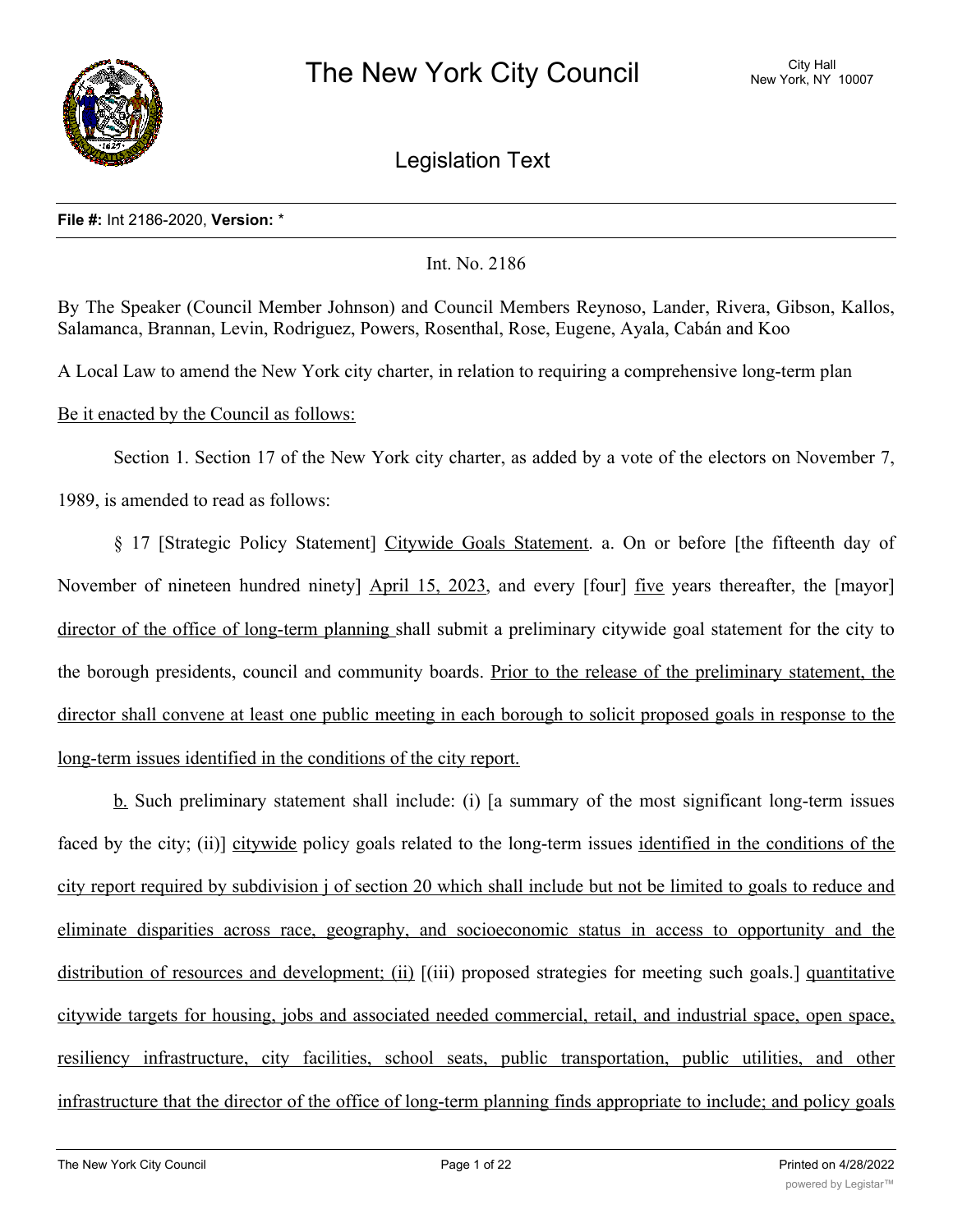pertaining to the waterfront, with such targets established by the long-term planning steering committee and informed by the conditions of the city report; (iii) criteria and methodology established by the long-term planning steering committee for determining quantitative community district level targets for each community board within each category enumerated in paragraph ii of this subdivision, which shall include but not limited to prioritizing population growth, where applicable, in areas that have high access to opportunity and low risk for displacement, as determined by the conditions of the city report prepared pursuant to section 20; and (iv) a statement of the planning policy of the department of city planning and city planning commission, which shall take into consideration, at a minimum, the information contained in the conditions of the city report. In preparing such citywide goals statement [of strategic policy], the [mayor] director of the office of long-term planning shall consider the strategic policy statements prepared by the borough presidents pursuant to subdivision fourteen of section eighty-two.

[b] c. On or before [the first day of February of nineteen hundred ninety-one] July 1, 2023, and every [four] five years thereafter, the [mayor] director of long-term planning shall submit a final citywide goals [strategic policy] statement for the city to the borough presidents, council and community boards. The final statement shall include such changes and revisions as the [mayor] director of the office of long-term planning deems appropriate after reviewing the comments received on the preliminary citywide goals [strategic policy] statement. The director of the office of long-term planning shall hold at least one hearing in each borough for the public to comment on such preliminary citywide goals statement no less than 30 days prior to the release of the final citywide goals statement.

§ 2. Paragraph 1 of subdivision b of section 20 of the New York city charter, as added by local law 17 of 2008, is amended to read as follows:

1. develop and coordinate the implementation of policies, programs and actions to meet the long-term needs of the city, with respect to its infrastructure, environment [and], overall sustainability and equitable distribution of resources and development citywide, including but not limited to the categories of housing, open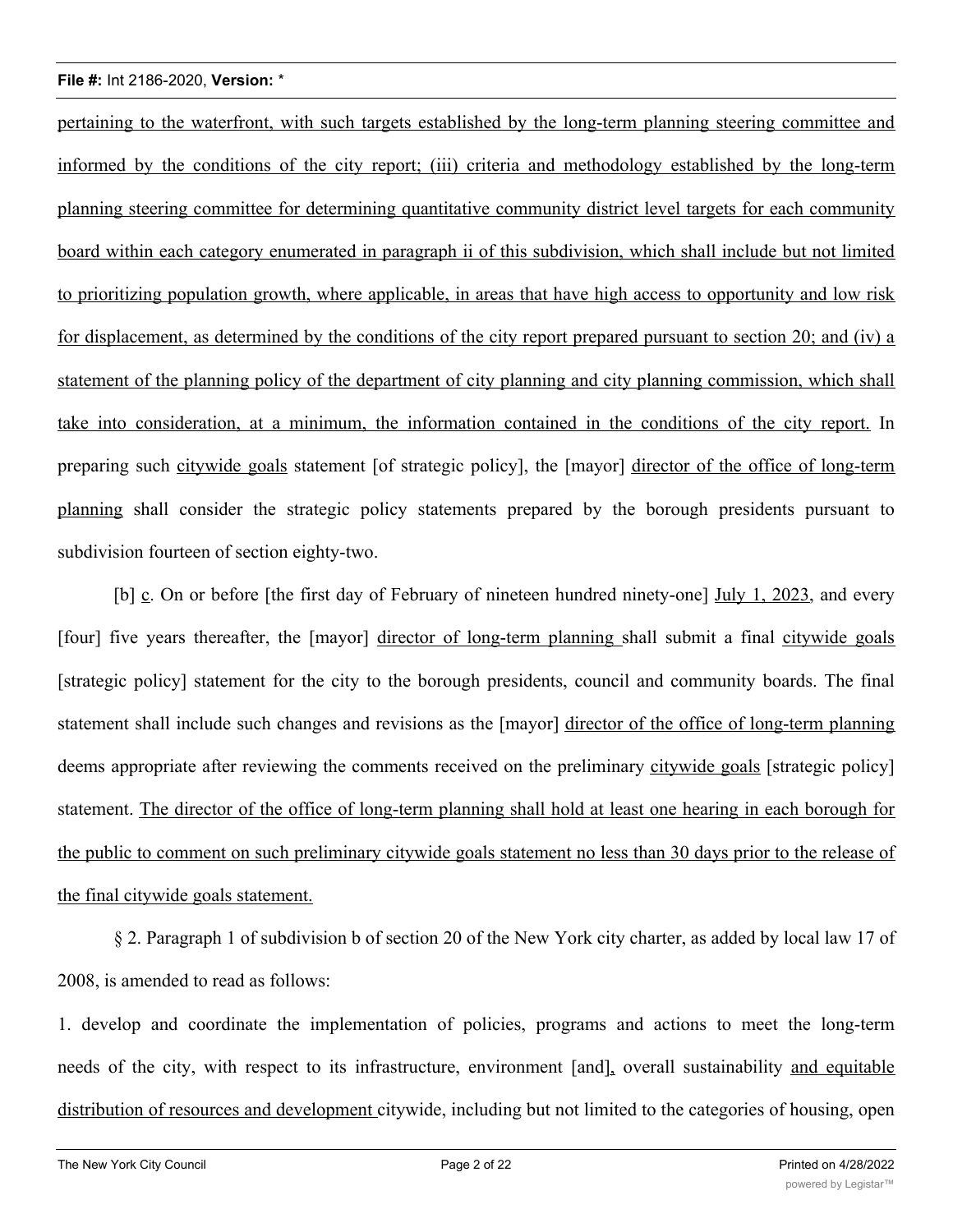space, brownfields, transportation, water quality and infrastructure, air quality, energy, [and] climate change; economic development, land use, public health, and arts and culture; the resiliency of critical infrastructure, the built environment, coastal protection and communities; and regarding city agencies, businesses, institutions and the public;

§ 3. Subdivision d of section 20 of the New York city charter is REPEALED.

§ 4. Subdivision e of section 20 of the New York city charter, as added by local law 17 of 2008, is amended to read as follows:

[e] d. Long-term [sustainability] plan. 1. The director shall develop and coordinate the implementation of a comprehensive[,] long-term [sustainability] plan for the city. Such plan shall include, at a minimum: [i. an identification and analysis of long-term planning and sustainability issues associated with, but not limited to, housing, open space, brownfields, transportation, water quality and infrastructure, air quality, energy, and climate change; and

ii. goals associated with each category established pursuant to paragraph one of subdivision b of this section and any additional categories established by the director, and a list of policies, programs and actions that the city will seek to implement or undertake to achieve each goal by no later than April twenty-second, two thousand thirty.]

i. policies and strategies for achieving the goals set forth in the citywide goals statement prepared pursuant to section 17 and for each such policy or strategy identified, capital, and expense budget needs required to implement each such policy or strategy;

ii. an analysis of the portions of the zoning resolution that merit reconsideration in light of the planning policy of the department of city planning and city planning commission and proposals for implementing such planning policy whether by amendment of the zoning resolution, development of plans, or otherwise;

iii. quantitative community district level targets for housing, jobs including associated needed commercial, retail, and industrial space, open space, resiliency infrastructure, city facilities, school seats, public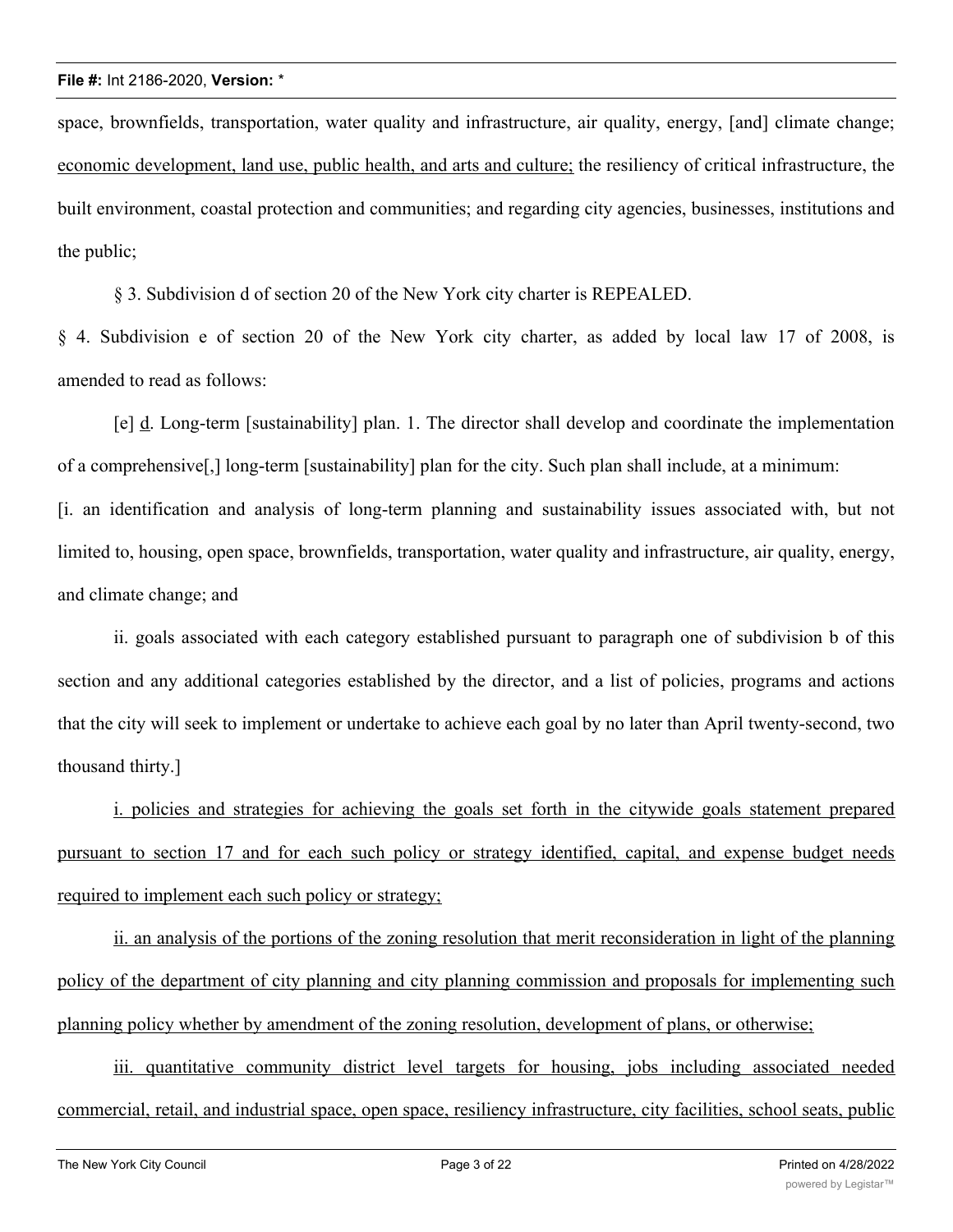transportation, public utilities, and other infrastructure corresponding to each such district that the director of the office of long-term planning finds appropriate to include;

iv. three potential land use scenarios for accommodating the community district level targets established by clause iii of this paragraph, each of which shall include all applicable proposed future land uses, including but not limited to: residential, commercial, industrial, institutions, open space, transportation, and utilities, with indications for relative height and density. Each of the three potential land use scenarios shall prioritize: (1) areas for population growth, where applicable, that have high access to opportunity and low risk for displacement, as determined by the conditions of the city report prepared pursuant to section 20, and (2) any other priorities identified by the director through the public engagement process pursuant to paragraph 3 of this subdivision; and

v. the capital investment needs of each community district under current conditions, any projects corresponding to the community district found in the most recent capital commitment plan, and any additional capital needs to accommodate the community district level targets.

2. [No later than April twenty-second, two thousand eleven, and no later than every four years thereafter, the director shall develop and submit to the mayor and the speaker of the city council an updated long-term sustainability plan, setting forth goals associated with each category established pursuant to paragraph one of subdivision b of this section and any additional categories established by the director, and a list of policies, programs and actions that the city will seek to implement or undertake to achieve each goal by no later than twenty years from the date each such updated long-term sustainability plan is submitted. No later than two thousand fifteen, and no later than every four years thereafter, the plan shall also include a list of policies, programs and actions that the city will seek to implement or undertake to achieve each goal relating to the resiliency of critical infrastructure, the built environment, coastal protection and communities. Such updated plan shall take into account the population projections required pursuant to subdivision d of this section. An updated] Such plan shall include [, for each four-year period beginning on the date an updated plan is submitted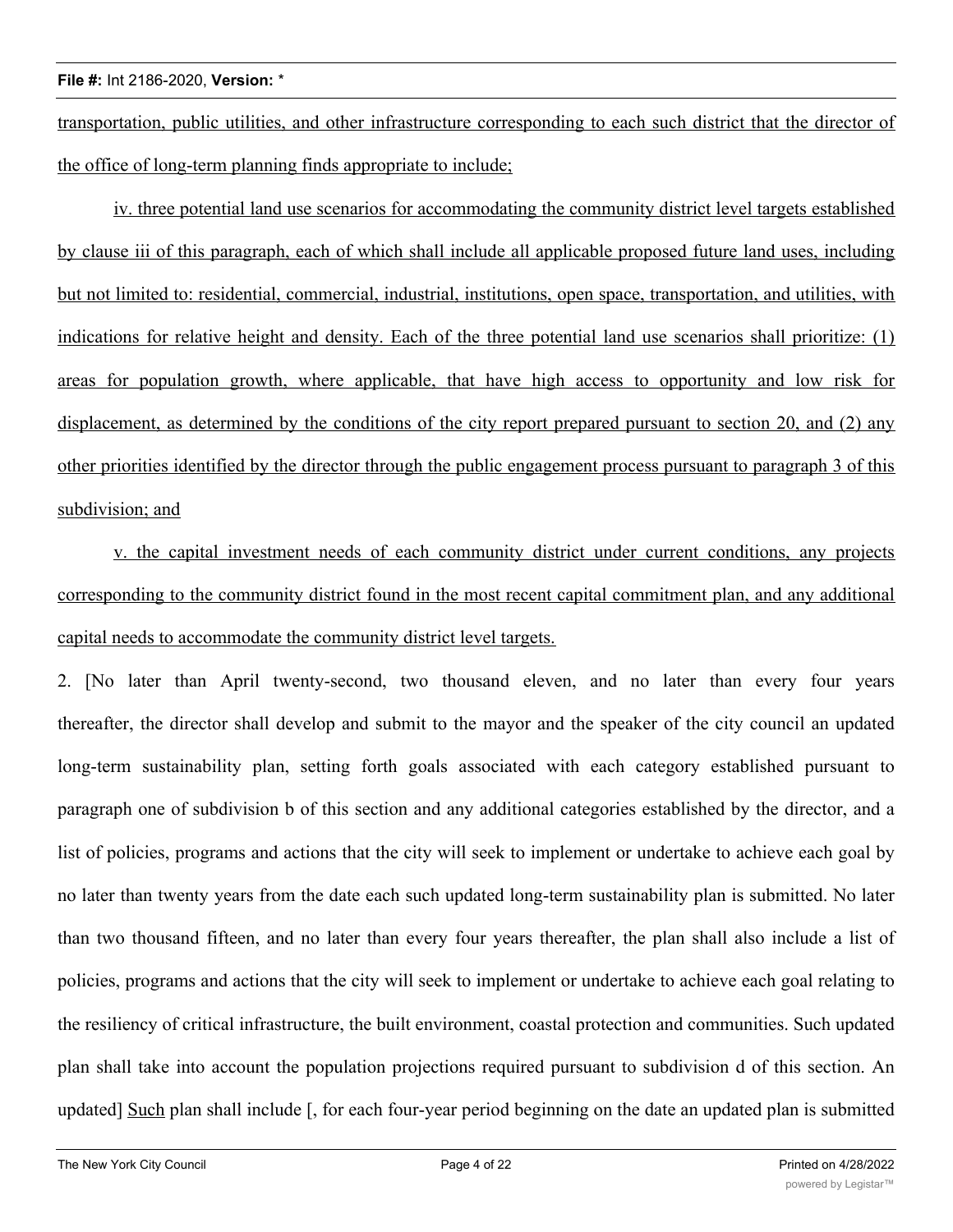to the mayor and the speaker of the city council,] implementation milestones for each policy, program and action contained in such plan including an identification of the responsible agency and a projected timeline for completion, where applicable, [. An updated plan] and shall report on the status of the milestones contained in the immediately preceding [updated] plan. Where any categories, goals, policies, programs or actions have been revised in, added to or deleted from a [an updated] plan, or where any milestone has been revised in or deleted from a [an updated] plan, the plan shall include the reason for such addition, revision or deletion. [The director shall seek public input regarding an updated plan and its implementation before developing and submitting such plan pursuant to this paragraph. The director shall coordinate the implementation of an updated long-term sustainability plan.]

3. Following the release of the citywide goals statement required by section 17, the director shall hold at least one public meeting within each community district to solicit input on the draft comprehensive long-term plan.

4. No later than April 15, 2024, and no later than every tenth April 15 thereafter, the director shall submit to the council, borough presidents, and community boards a draft comprehensive long-term plan.

5. No later than 150 days after the submission of the draft comprehensive long-term plan, the long-term planning steering committee, applicable borough presidents, and applicable community boards shall each submit to the speaker of the city council a recommended preferred land use scenario for each applicable community district and may adopt suggested amendments to the corresponding community district level targets.

6. No later than February 15, 2025 and no later than every tenth February 15 thereafter, the council shall, after a hearing on the draft comprehensive long-term plan, adopt a single resolution establishing one preferred land use scenario for each community district. If the council fails to adopt a preferred land use scenario for each community district by such date, the director shall select preferred land use scenarios, which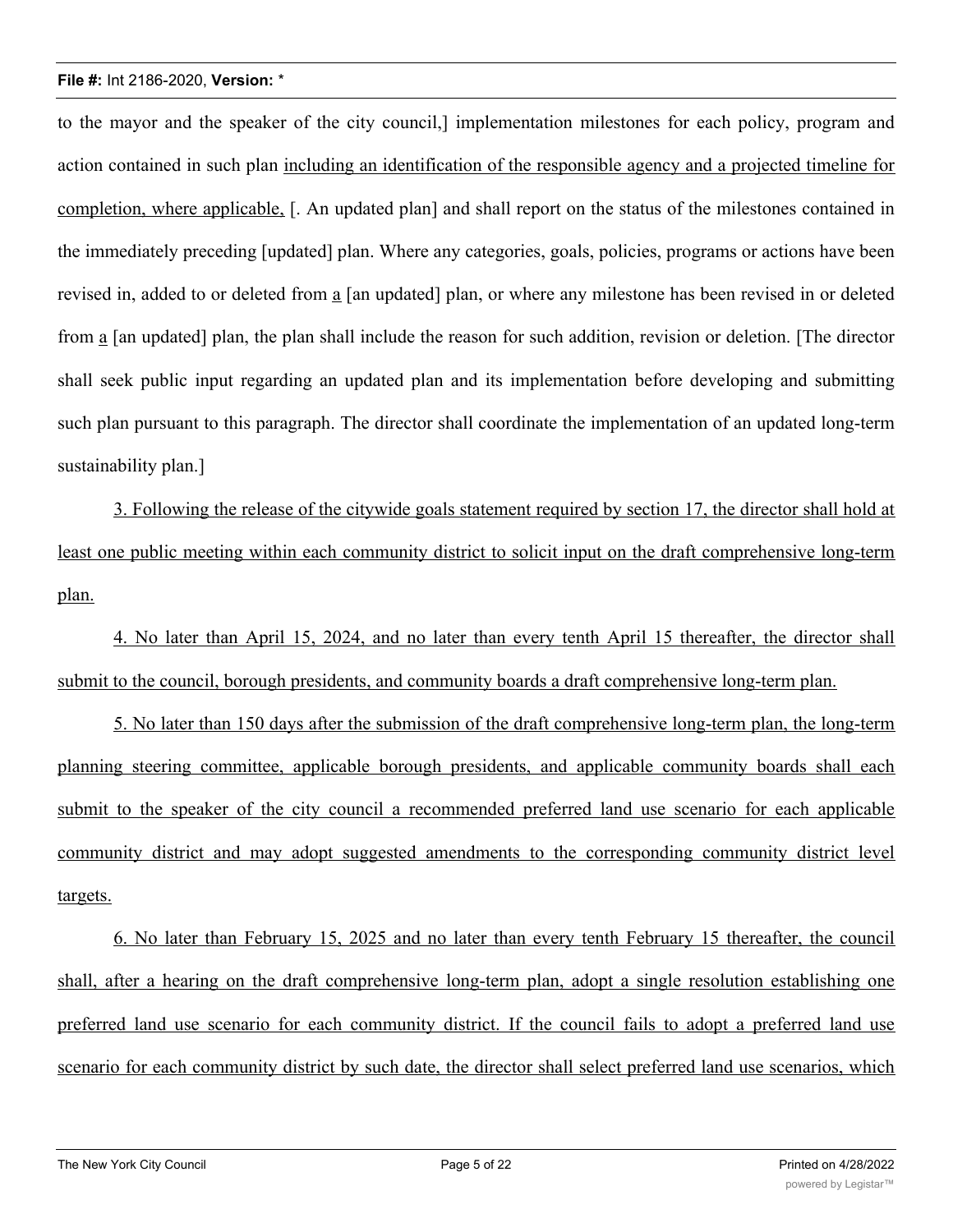shall be accompanied by a written narrative describing the director's selection process.

7. Not later than June 5, 2025, and every tenth June 5 thereafter, the director shall submit to the speaker of the city council, borough presidents, and community boards, a final comprehensive long-term plan prepared in accordance with the provisions of this section. The final comprehensive long-term plan shall include the preferred land use scenario and community district level targets adopted by the council for each community district. If the council failed to adopt a preferred land use scenario, the final comprehensive long-term plan shall include the preferred land use scenario selected by the director for each community district. The director shall consider all public feedback in producing the final plan.

8. The plan required by this subdivision, and any amendment thereto, shall be subject to the provisions of the city environmental quality review procedure and shall be designed to also serve as, or be accompanied by, a generic environmental impact statement developed pursuant to the state environmental quality review act statute and regulations. No further compliance with such law shall be required for subsequent site specific actions that are in conformance with the conditions and thresholds established for such actions in the generic environmental impact statement and its findings.

9. If the citywide goals statement pursuant to subdivision d of section 17 adds, eliminates, or substantially changes the community district level targets pursuant to subdivision a of section 17 by increasing or decreasing the targets by more than ten percent, the director shall produce an amendment to the comprehensive long-term plan no later than June 4 in the fifth year following the release of the draft comprehensive long-term plan pursuant to this section. The director shall convene at least one public meeting in each borough on the updated comprehensive long-term plan and provide opportunities for the public to comment. Following the public meetings, any proposed updated preferred land use scenario shall be subject to council review and adoption pursuant to the procedures of paragraph 3 of this subdivision.

§ 5. Subdivision f of section 20 of the New York city charter, as added by local law 17 of 2008, is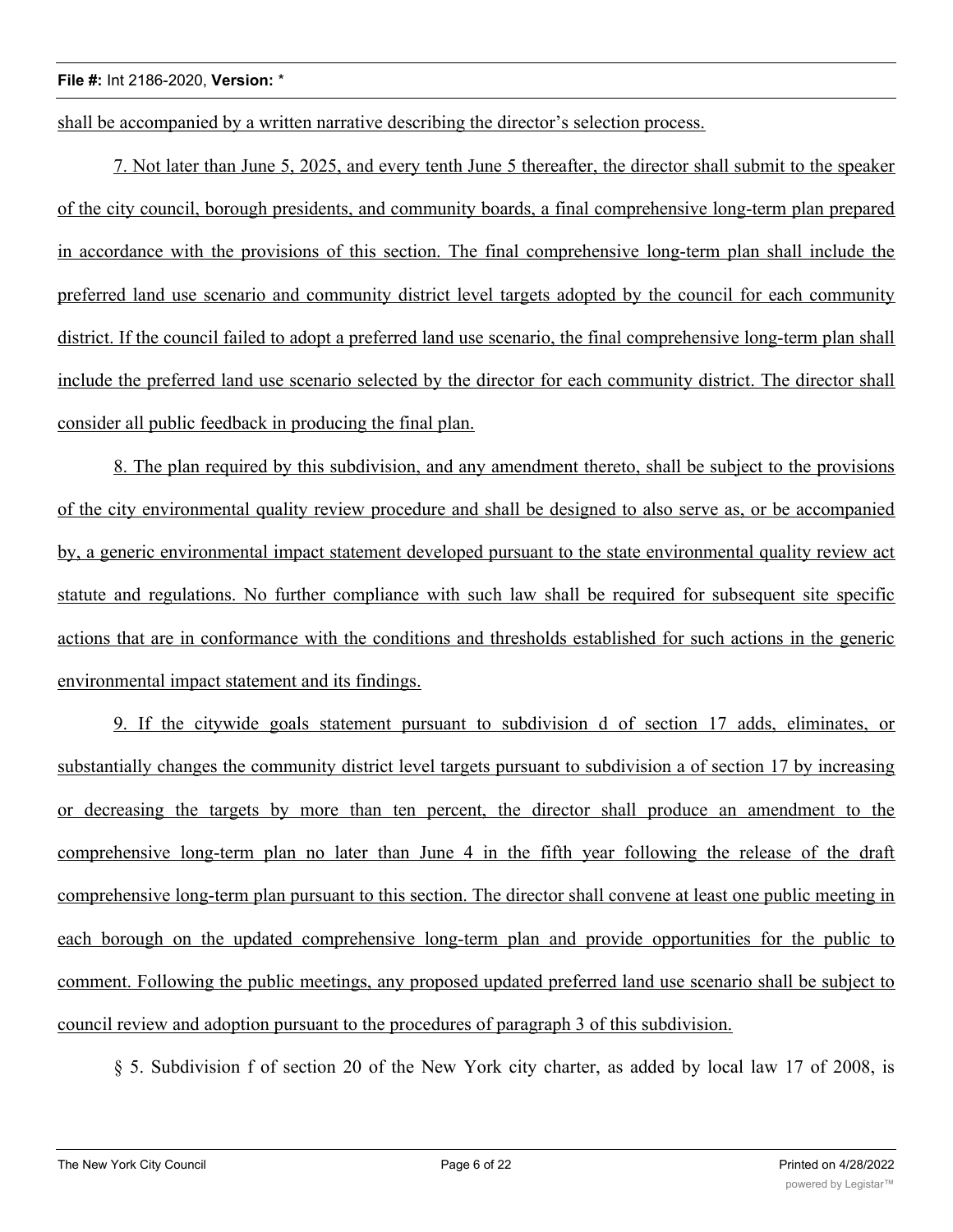amended to read as follows:

[f] e. Review and reporting. 1. No later than December 31, 2022, [April twenty-second, two thousand nine,] and no later than every December 31 [April twenty-second] thereafter, the director shall prepare and submit to the mayor, [and] the speaker of the city council, and the long-term planning steering committee a report on the city's long-term planning and sustainability efforts. In those years when an updated long-term [sustainability] plan is submitted pursuant to paragraph two of subdivision  $[e]$  d of this section, such report may be incorporated into the updated long-term [sustainability] plan. The report shall include, at a minimum:

i. the city's progress made to implement or undertake policies, programs and actions, including the community district level targets, included in the [sustainability] comprehensive long-term plan [or updated sustainability plan required by subdivision e of this section] and the ten-year capital strategy prepared pursuant to section 215, since the submission of the most recent plan [or updated plan] or report required by this paragraph, which shall include all city-initiated land use actions studied, scoped, or filed since the prior report; and

ii. any revisions to policies, programs or actions in the previous long-term [sustainability] plan, including the reason for such revision.

§ 6. Subdivision g of section 20 of the New York city charter, as added by local law 17 of 2008, is amended to read as follows:

[g] f. [There shall be a sustainability advisory board whose members, including, at a minimum, representatives from environmental, environmental justice, planning, architecture, engineering, coastal protection, construction, critical infrastructure, labor, business and academic sectors, shall be appointed by the mayor. The advisory board shall also include the speaker of the city council or a designee and the chairperson of the council committee on environmental protection or a designee. The advisory board shall meet, at a minimum, twice per year and shall provide advice and recommendations to the director regarding the provisions of this section.]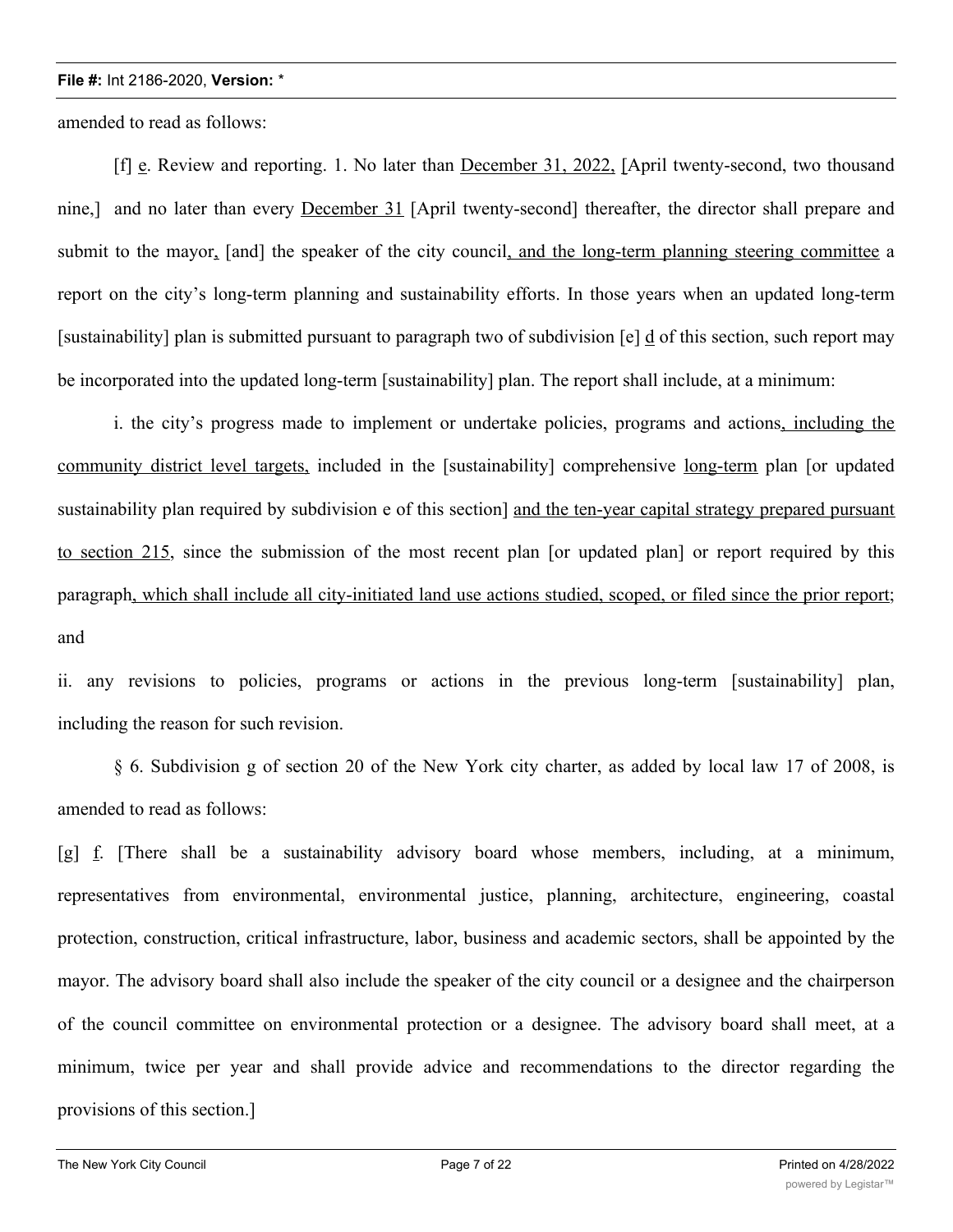Long-term Planning Steering Committee. 1. There shall be a long-term planning steering committee consisting of thirteen members appointed by the mayor, speaker of the city council, and borough presidents. No later than February 1, 2022, the mayor shall appoint four members to the committee, the speaker of the city council shall appoint four members to the committee, and each borough president shall appoint one member each to the committee. In the event of a vacancy on the committee, a successor shall be chosen in the same manner as the original appointment. The committee shall include individuals who are members of groups historically underrepresented in planning and land use decision-making processes. Each appointed member shall have expertise in one or more of the following areas: planning, transportation, sustainability, resilience, housing, public utilities, social services, and economic development.

2. The steering committee shall: i. establish the citywide targets described by section 17 by majority vote no later than March 1, 2023 and every tenth March 1 thereafter, and as necessary revise no later than July 1 of the corresponding year;

ii. meet, at a minimum, twice per year and provide recommendations to the director regarding the provisions of this section;

iii. hold at least one annual hearing on the planning process and implementation of the comprehensive long-term plan;

iv. adopt criteria and methodology for establishing the three potential land use scenarios pursuant to subparagraph vii of subdivision d of section 20, no later than March 1, 2023 and every tenth March 1 thereafter, and as necessary revise no later than July 1 of the corresponding year;

v. adopt the community district level targets for any category within the previously adopted citywide targets, no later than February 1, 2024 and every tenth February 1, 204 thereafter; and

vi. no later than January 31 of each year, issue a report to the mayor and speaker of the city council that describes each meeting held by the committee and any other activities undertaken by the committee for the immediately preceding year.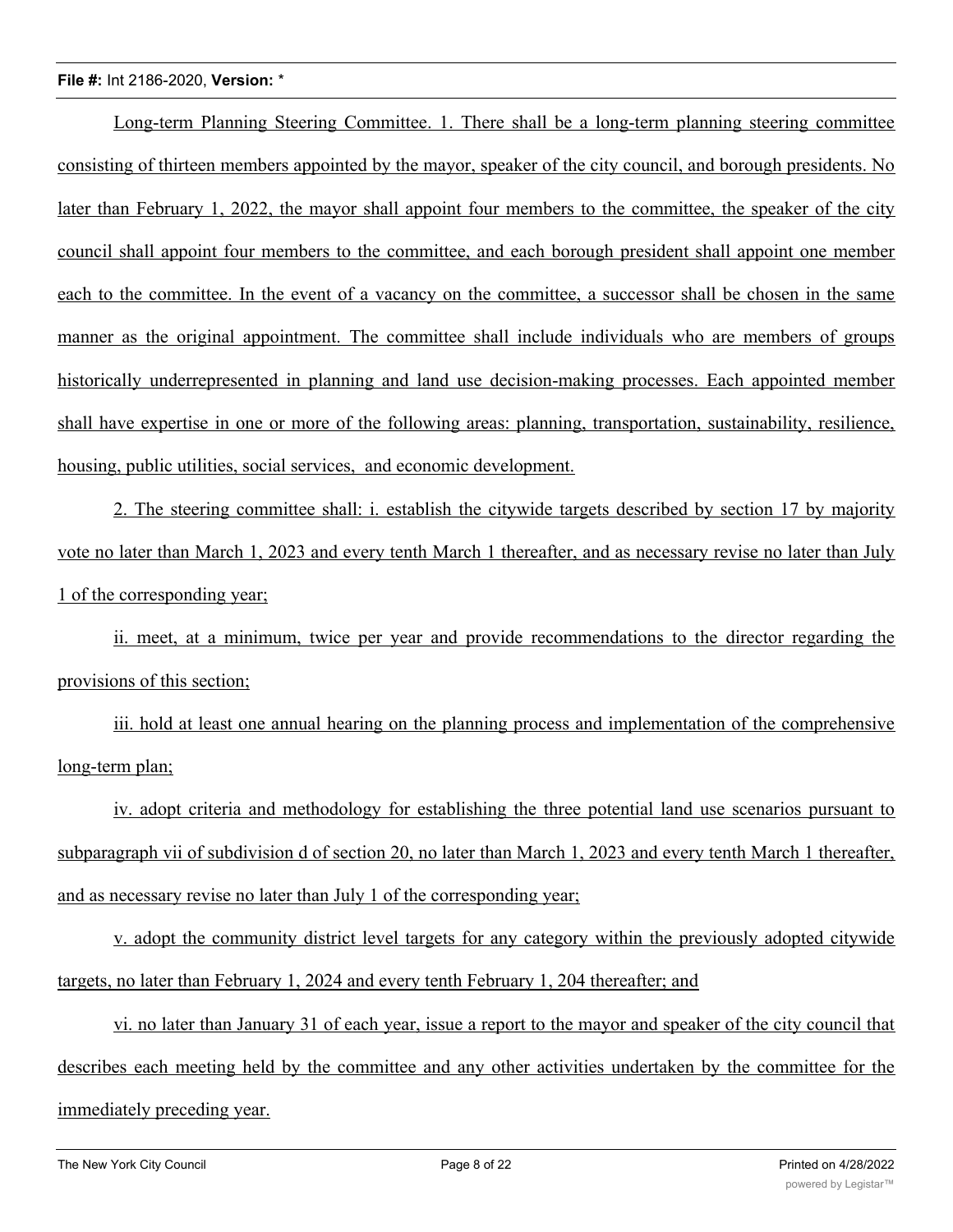3. Borough Steering Committees. The long-term planning steering committee shall no later than September 1, 2022 convene borough steering committees to inform the comprehensive long-term planning process and the long-term planning steering committee's obligations under paragraph 2 of this subdivision. In convening borough steering committees, the long-term planning steering committee shall ensure each borough steering committee reflects the diversity of each borough with respect to race, ethnicity, earnings, age, gender, ability, homeownership rates, and immigration status among other factors determined by the long-term planning steering committee. The borough steering committee shall provide recommendations to the comprehensive long-term planning steering committee on the citywide targets and potential land use scenario criteria and methodologies and on the committee's preferred land use planning scenario for each community district. Such recommendations, upon their transmittal to the steering committee, shall be sent to the mayor, speaker, borough presidents, and community boards.

§ 7. Subdivision h of section 20 of the New York city charter, as added by local law 17 of 2008, is amended to read as follows:

[h] g. The director shall post on the city's website, a copy of each [sustainability] comprehensive longterm plan required by subdivision [e] d of this section, and all reports prepared pursuant to this section, within ten days of their completion.

§ 8. Subdivisions i and j of section 20 of the New York city charter are renumbered h and i, respectively.

§ 9. Section 20 of the New York city charter, as added by local law 17 of 2008, is amended to add subdivision j as follows:

j. Conditions of the City report. 1. No later than February 7, 2023, and every five years thereafter, the director shall prepare and submit a report detailing the existing conditions of the city for the purpose of comprehensive long-term planning. No sooner than six months prior to the date established for the release of the report required by this subdivision, the director shall convene at least one public meeting in each borough to solicit feedback on existing conditions and areas of inquiry.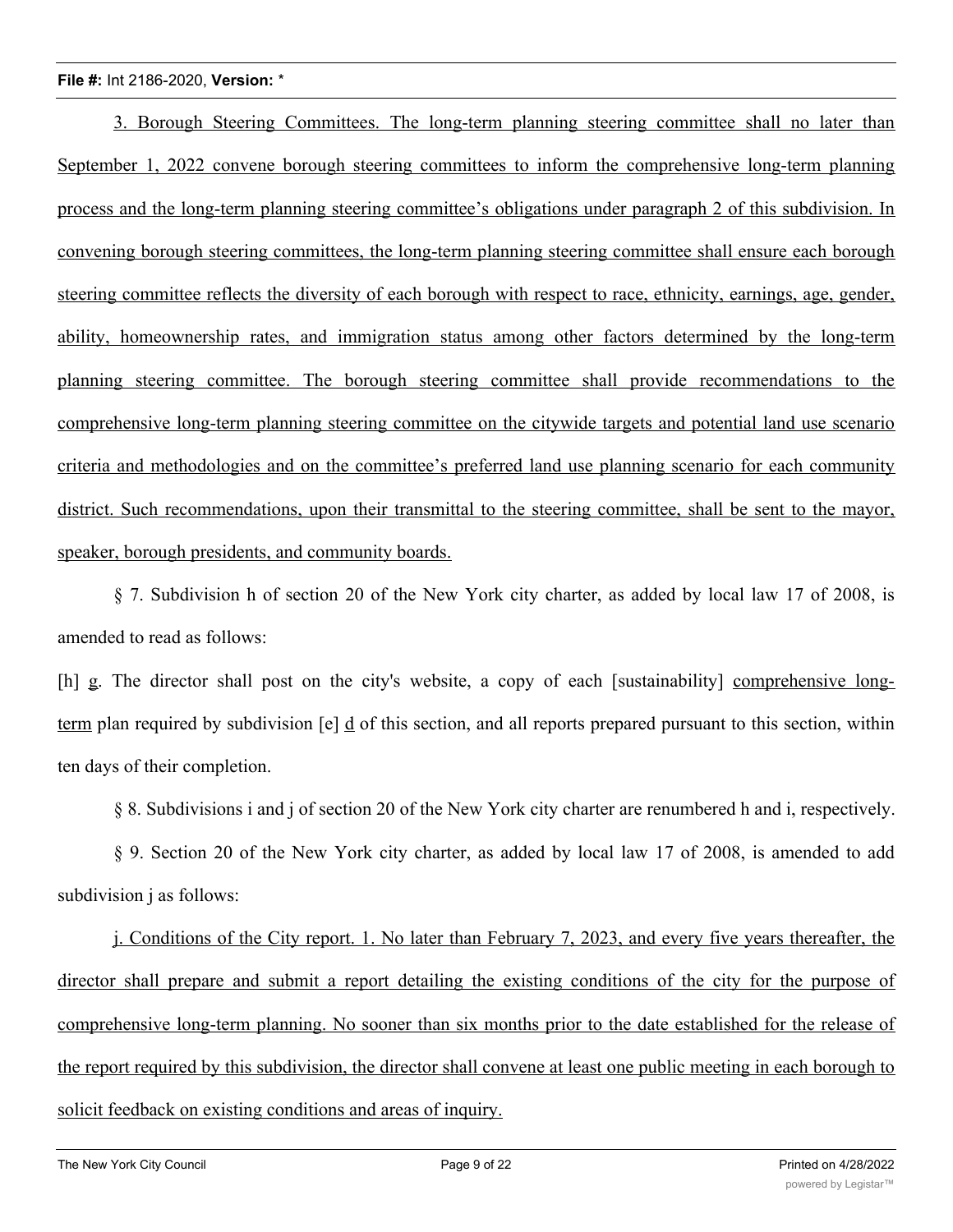2. Such report shall include: i. a summary of the most significant long-term issues faced by the city as determined by the director and an identification and analysis of comprehensive long-term planning and sustainability issues associated with, but not limited to housing, employment, open space, transportation, education, city facilities and infrastructure, resiliency, energy, climate change, public health, arts and culture, economic development, zoning, and land use;

ii. an analysis of overall changes in demographic, housing, and economic data over the prior 20 years and projections for the subsequent 20 years, including population, race, ethnicity, age, and household family structures; housing market and production data; and changes in employment, the number and size of businesses, and industry sectors, and wages, as available;

iii. an assessment of the city's existing and projected affordable housing needs, with respect to the number and size of units, depth of affordability, and unit habitability, including projected needs for maintenance, repairs, capital improvements, and expiring regulatory tools for the city's existing affordable housing stock;

iv. a displacement risk index designed to predict areas with populations that are at risk for physical displacement based on indicators of population vulnerability, including but not limited to development potential, construction activity, median rents and rates of rent burden, housing market changes including residential property sales prices and the number and share of rent-stabilized units, eviction rates, employment and wage data, poverty rates, and projected climate change impacts;

v. an access to opportunity index that identifies disparities among populations with respect to social, economic, and physical determinants including but not limited to access and proximity to existing civic infrastructure including schools, libraries, health care centers, child care centers, parks and open space, proximity to public transit; the quality of existing transportation infrastructure including streets and sidewalks; school performance and graduation rates; proximity to employment; and access to healthy food;

vi. an assessment of segregation, including, but not limited to, fair housing and school segregation by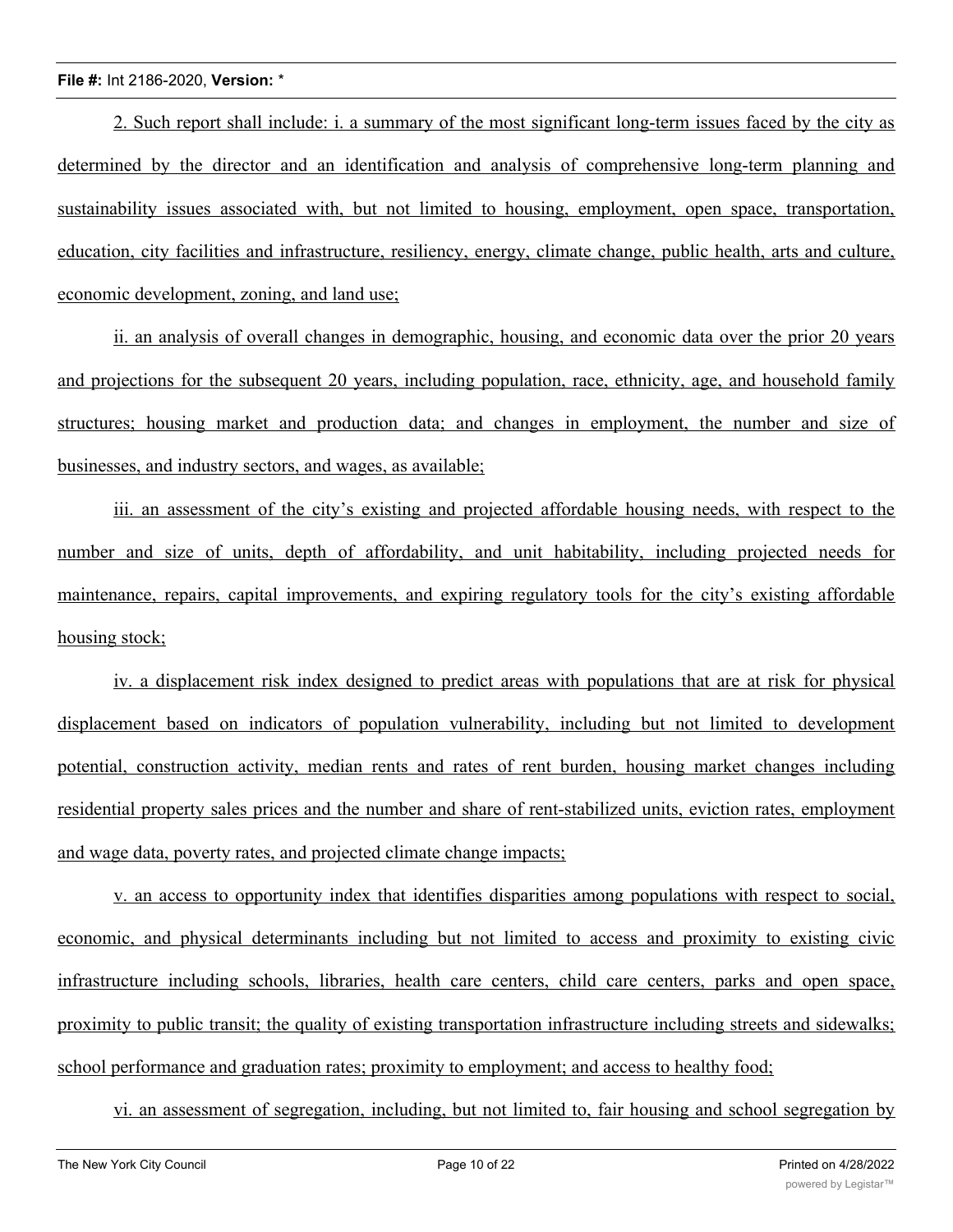race, ethnicity, or income;

vii. a climate change adaptation analysis that identifies short-, medium- and long-term threats to the city, including but not limited to those projections made by the New York city panel on climate change pursuant to paragraph 2 of subdivision 2 of section 3-122 of the administrative code;

viii. an assessment of waterfront resources for the natural waterfront, the public waterfront, the working waterfront, and the developing waterfront;

ix. rankings indicating how saturated each community district is with respect to city facilities and services discussed in section 203;

x. a physical needs assessment that assesses and rates the physical condition and state of repair of the city's capital assets, including, but not limited to, buildings, facilities, infrastructure, systems, or components thereof. Such physical needs assessment shall include a resiliency score for each capital asset calculated in accordance with a resiliency score matrix prepared by the office. Such resiliency score matrix may include but need not be limited to features such as elevation to reduce the risk of flooding over the anticipated useful life; flood-proofing of structures or equipment; energy efficiency; energy resilience, including energy storage with or without use of on-site renewable energy generation; and on-site storm water capture and management. Such physical needs assessment shall be prepared or reviewed by professional engineers or architects after a field inspection and shall contain a recommendation of whether to repair, replace or maintain each capital asset or component thereof, or take no action, as well as an assessment of the urgency and purpose of any such recommended action;

xi. an analysis of the five most recent social equity reports on the social economic and environmental health of the city required by section 16 of the Charter including data on the social, economic, and environmental conditions; gender, racial, ethnic and income disparities; and disparities relating to sexual orientation, as well as other disparities as may be identified by such report, which may include national origin, citizenship status, age, and disability status, across the domains of education, health and wellbeing, housing,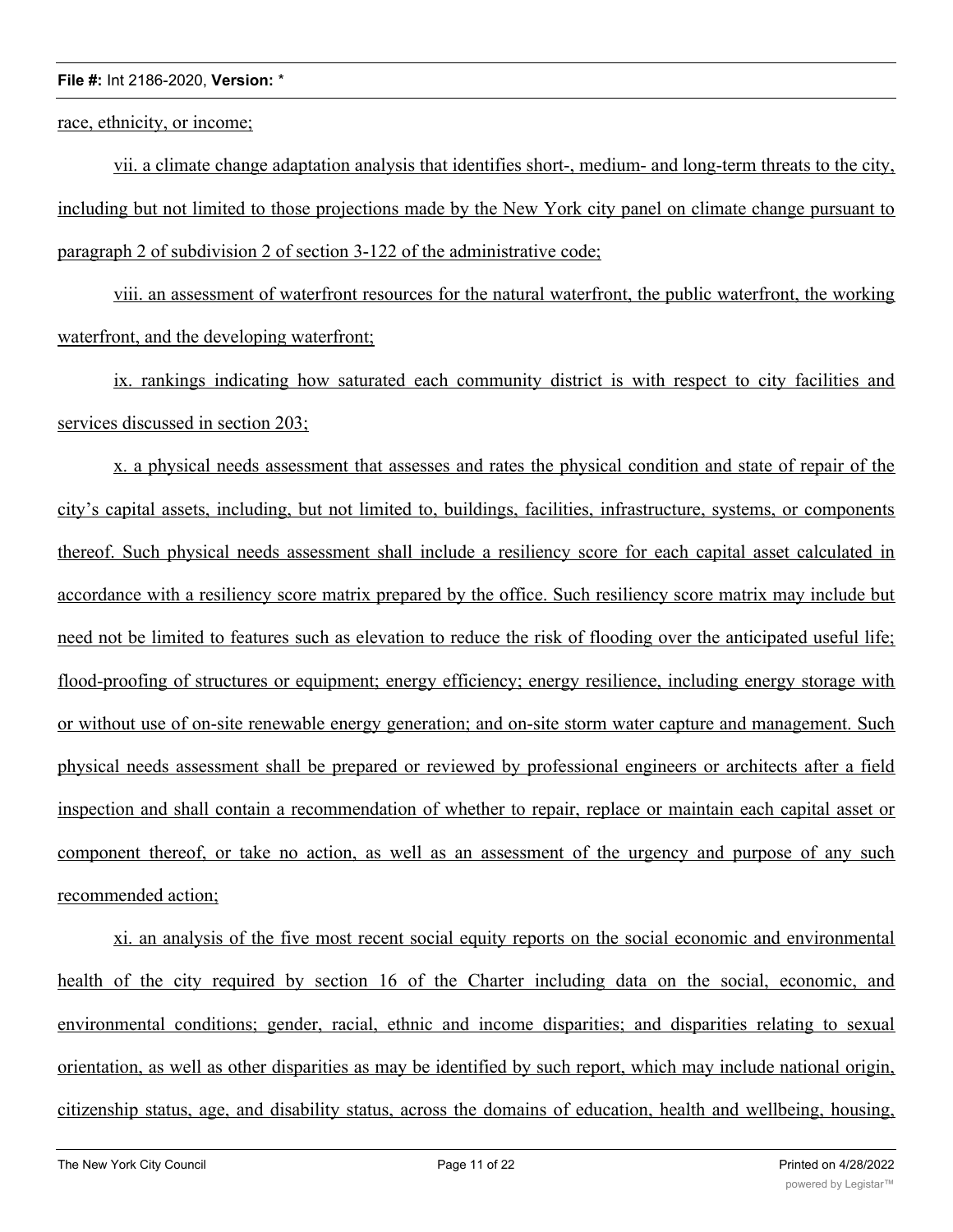empowered residents and neighborhoods, economic security and mobility, core infrastructure and the environment, personal and community safety, and diverse and inclusive government;

xii. a summary of the significant plans and studies completed or undertaken by the department of city planning and adopted plans proposed pursuant to section 197-a in the preceding ten years; and

xiii. an analysis of all rezonings adopted no less than 10 years and no greater than 15 years prior to the release of the report required by this subdivision where the (1) amendments to the zoning regulations pertaining to such area were proposed by the city or a local development corporation; (2) the city planning commission approved or approved with modifications such amendments for a matter described in paragraph 3 of subdivision a of section 197-c of the charter; (3) the city planning commission decision was approved or approved with modifications by the council pursuant to section 197-d of the charter and is not subject to further action pursuant to subdivision e or f of such section; or (4) the amendments involved at least 10 blocks of real property in such area or increased permitted floor area by at least one million square feet. Such analysis shall review the impacts of such rezonings, including but not limited to changes in land use, production of housing units and affordable housing units, production of commercial and industrial space, median market-rate rent, project area population and key characteristics such as race, ethnicity, median household income, project area businesses, employment, and industry sectors and evaluate these impacts in comparison to the stated policy goals of the project.

§ 10. Subdivision 14 of section 82 of the New York city charter, as amended by a vote of the electors on November 7, 1989, is amended to read as follows:

14. On or before [the first day of] September 1, [nineteen hundred ninety] 2022, and every [four] five years thereafter, prepare a strategic policy statement for the borough and provide copies of such statement to the mayor, council, [and] community boards in the borough, and the director of the office of long-term planning. Such statement shall include: (i) a summary of the most significant long-term issues faced by the borough; (ii) policy goals related to such issues that reduce and eliminate disparities across race, geography and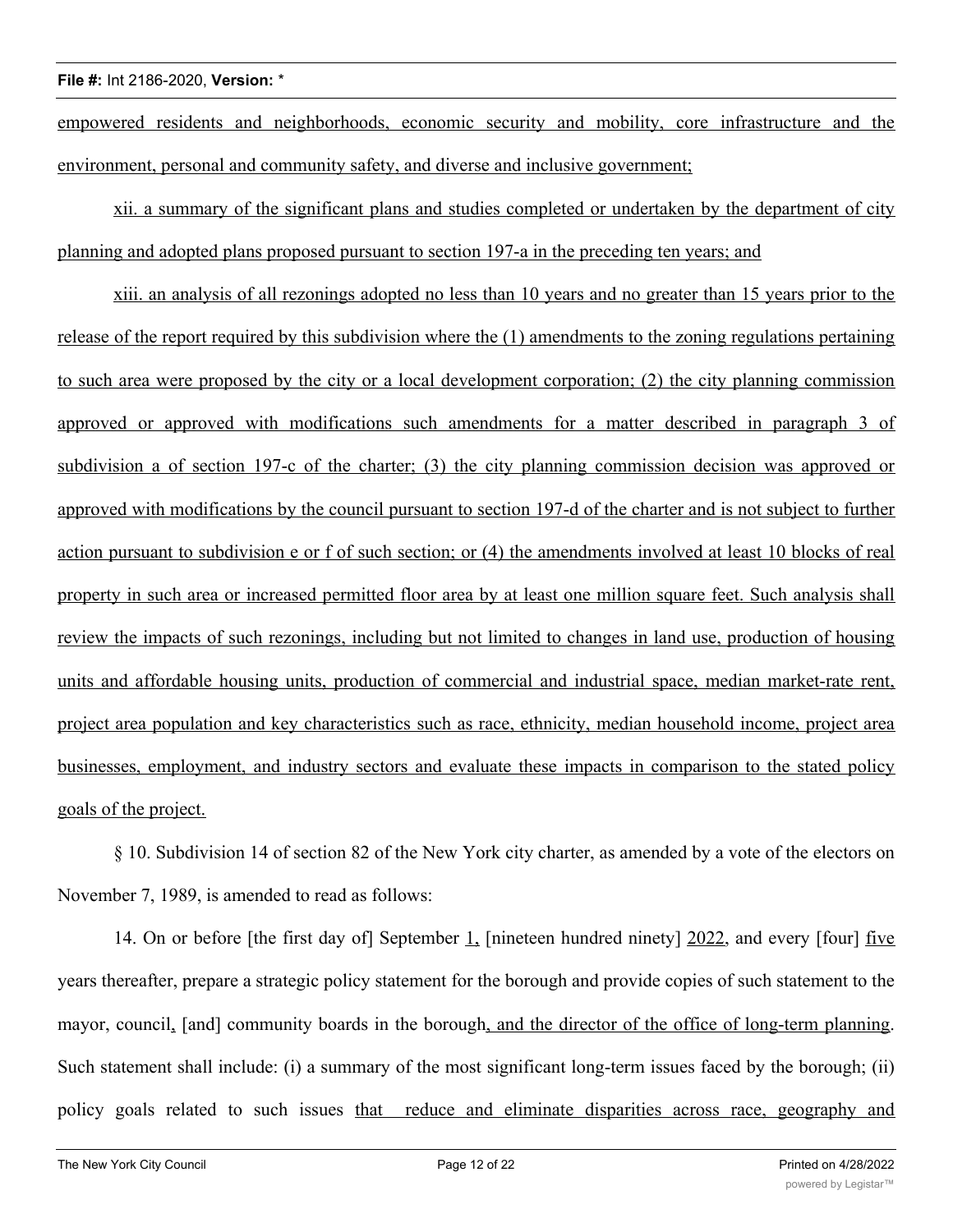socioeconomic status in access to opportunity and the distribution of resources and development; and (iii) proposed strategies for meeting such goals. In preparing the statement, the borough president shall consult with the community boards in the borough.

§ 11. Subdivision b of section 197-c of the New York city charter, as amended by a vote of the electors on November 7, 1989 is amended to read as follows:

b. The following documents shall be filed with the department of city planning: (1) applications under this section, (2) any amendments thereto that are made prior to approval of such applications pursuant to this chapter, (3) any written information submitted by an applicant for purposes of determining whether an environmental impact statement will be required by law, [and] (4) documents or records intended to define or substantially redefine the overall scope of issues to be addressed in any draft environmental impact statement required by law, and (5) a statement of alignment describing how the application aligns, conflicts, or is not applicable to the comprehensive long-term plan prepared pursuant to subdivision d of section 20. The department of city planning shall forward a copy of any materials it receives pursuant to this subdivision (whether or not such materials have been certified as complete) within five days to each affected borough president, community board or borough board.

§ 12. Subdivision c of section 197-c of the New York city charter is amended to read as follows:

c. The department of city planning shall be responsible for certifying that applications pursuant to subdivision a of this section are complete and ready to proceed through the uniform land use review procedure provided for in this section. The department shall promulgate rules to determine whether such applications align with the comprehensive long-term plan required by subdivision d of section 20. Upon certification of an application, the department shall give notice of such certification to the council. If an application under this section has not been certified within six months after filing, both the applicant and, if the land use proposed in an application is consistent with the land use policy or strategic policy statement of the affected borough president, the affected borough president shall have the right at any time thereafter to appeal to the city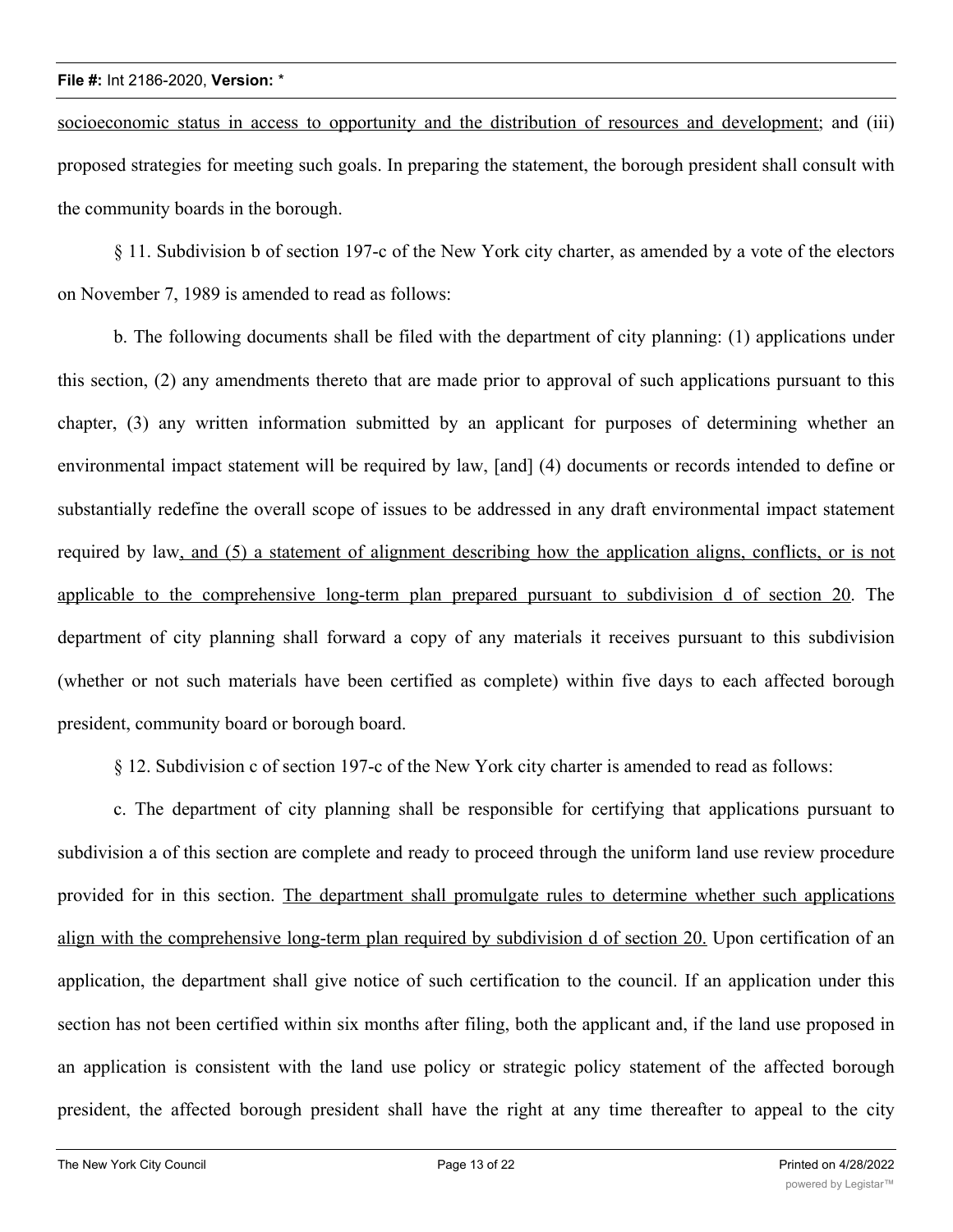planning commission for certification. The commission shall promptly, but in any event within sixty days of the filing of such an appeal, either certify the application or state in writing what further information is necessary to complete the application. If such an appeal is brought by an affected borough president, the affirmative vote of five members of the commission shall be sufficient to certify the application.

§ 13. Subdivision h of section 197-c of the New York city charter, as amended by a vote of the electors on November 7, 1989, is amended to read as follows:

h. Not later than sixty days after expiration of time allowed for the filing of a recommendation or waiver with the city planning commission by a borough president, the commission shall approve, approve with modifications, or disapprove the application. Any such approval or approval with modifications of the commission shall require the affirmative vote of at least seven of the members, except that the affirmative vote of nine members shall be required to approve or approve with modifications an application pursuant to paragraph five, ten or eleven of subdivision a of this section relating to a new city facility if the affected borough president recommends against approval of such application pursuant to subdivision g of this section and has proposed an alternative location in the same borough for such new city facility pursuant to subdivision f or g of section two hundred four. The commission shall conduct a public hearing on all applications that are subject to review and approval by the commission pursuant to this section. Prior to taking any action pursuant to this subdivision on a matter involving the siting of a capital project, the sale, lease, exchange or other disposition or acquisition of real property, a request for a proposal or other solicitation for a franchise or a revocable consent, the city planning commission may obtain a report from the office of management and budget or the department of citywide administrative services, as appropriate. Any action of the city planning commission which modifies or disapproves a written recommendation of the community board, borough president or borough board shall be accompanied by a written explanation of its reason for such action.  $\underline{A}$ written explanation of the rationale for such action shall accompany any (i) action of the city planning commission, or (ii) written recommendation of a community board, borough president, or borough board,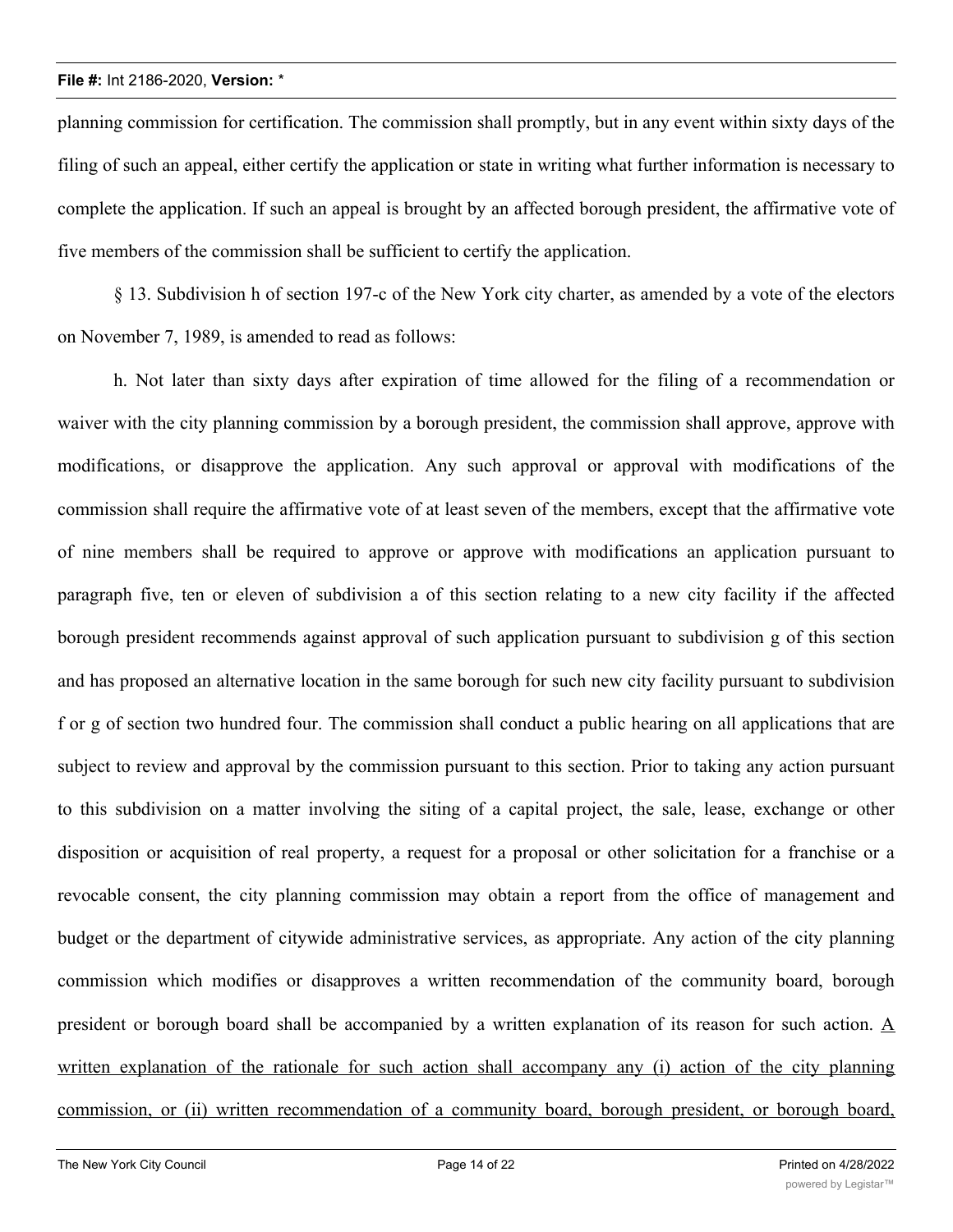which approve or modify an application which conflicts with the comprehensive long-term plan prepared pursuant to subdivision d of section 20.

§ 14. Paragraph 1 of subdivision b of section 197-d of the New York city charter is amended to read as follows:

(1) any decision of the city planning commission to approve or approve with modifications a matter described in paragraph three of subdivision a of section one hundred ninety-seven that is deemed to conflict with a land use scenario found in paragraph 7 of subdivision d of section 20, a matter described in paragraph [or] eight of subdivision a of section one hundred ninety-seven-c, a disposition of residential real property (as defined in this paragraph) pursuant to paragraph ten of subdivision a of section one hundred ninety-seven-c (except for dispositions to companies that have been organized exclusively to develop housing projects for persons of low income), a plan pursuant to section one hundred ninety-seven-a that is deemed to conflict with a land use scenario found in paragraph 7 of subdivision d of section 20, or a change in the text of the zoning resolution pursuant to sections two hundred or two hundred one that is deemed to conflict with a land use scenario found in paragraph 7 of subdivision d of section 20. For purposes of this section, residential real property shall mean real property improved by structures, whether or not occupied, built for or converted to a use which is primarily residential, but shall not include property subsequently converted to non-residential use;

§ 15. Section 205 of the New York city charter is REPEALED.

§ 16. Subdivisions b and c of section 215 of the New York city charter, as added by a vote of the electors on November 7, 1989, is amended to read as follows:

a. The ten-year capital strategy shall be issued by the mayor pursuant to section two hundred forty-eight after  $[(i)]$  1. submission of a preliminary strategy by the department of city planning and the office of management and budget pursuant to section two hundred twenty-eight, and [(ii)] 2. submission of a report on the preliminary strategy by the city planning commission following a public hearing, pursuant to section two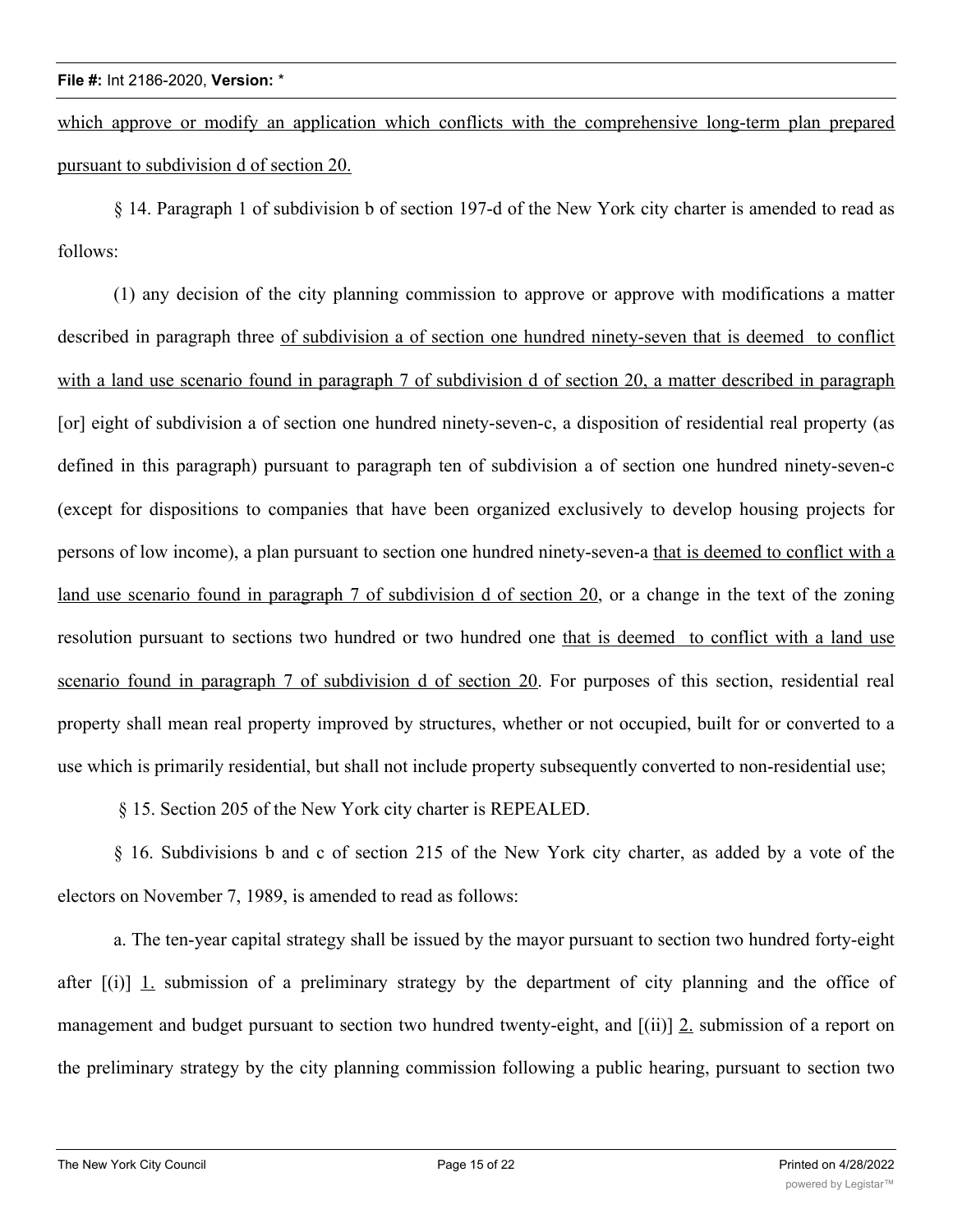hundred thirty-four.

b. Contents of ten-year capital strategy*.* Each ten-year capital strategy shall include:

[(1)] 1. A section detailing the cost to maintain existing city infrastructure and public buildings in a state of good repair so as to preserve structural integrity and prevent deterioration. This section shall include a cost estimate for every action recommended in the physical needs assessment required by subdivision j of section 20, and shall be prepared or reviewed by the professional engineers or architects who prepared or reviewed the physical needs assessment or by professional engineers or architects registered in the state of New York and employed by the office of management and budget or the agencies involved. The cost estimates shall be organized by agency and completed without regard to whether funds are available at the time the ten-year capital strategy is completed to do the work projected by the physical needs assessment;

2. [a] A narrative describing the strategy for the construction and development of [the] new city['s] capital facilities and infrastructure for the ensuing ten fiscal years; the factors underlying such strategy including goals, policies, constraints and assumptions and the criteria for assessment of capital needs and how those factors align with each goal or citywide budget priority set forth in the comprehensive long-term plan prepared pursuant to subdivision d of section 20 or any new goals or budget priorities set forth in the amendment to the draft comprehensive long-term plan; the anticipated sources of financing for such strategy; and the implications of the strategy, including possible economic, social and environmental effects. This section shall include tables presenting the capital commitments that would need to be made during each of the ensuing ten fiscal years, by program category and agency, to complete the projects proposed therein, regardless of whether such funds will actually be available or committed in the applicable build years; and

[(2) tables presenting the capital commitments estimated to be made during each of the ensuing ten fiscal years, by program category and agency. Where relevant the anticipated sources of financing for particular categories and projects shall be specified; and]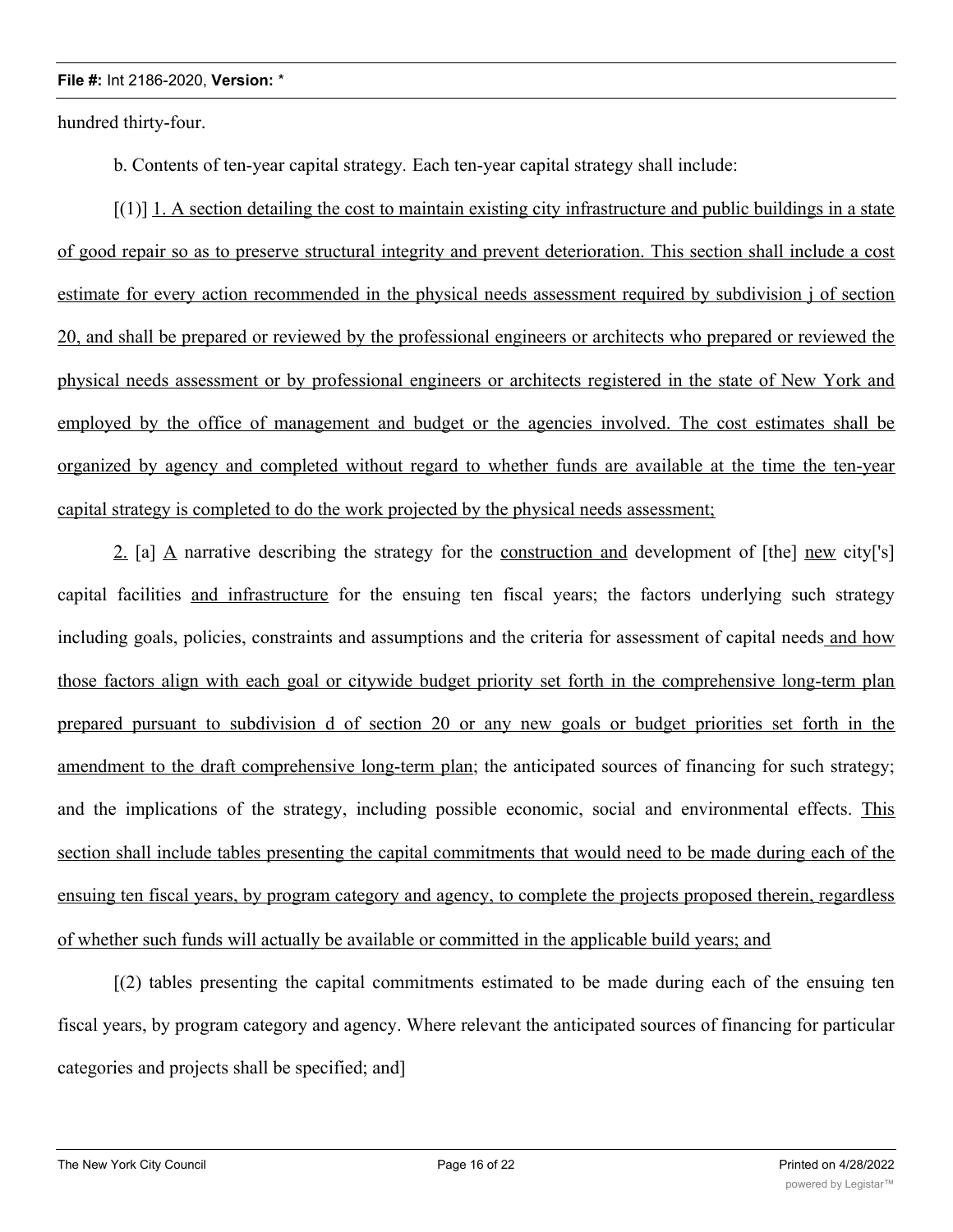[(3)] 3. a map or maps which illustrate major components of the strategy as relevant.

c. Any project included in the ten-year capital strategy which addresses a goal or budget priority identified in the comprehensive long-term plan required by subdivision d of section 20 or that fulfill the capital investment needs of each community district as set forth in subdivision d of section 20, shall be so identified in the ten-year capital strategy.

[c] d. In the preparation of the preliminary ten-year capital strategy, the department of city planning and office of management and budget shall consider [(i)] 1. the citywide goals statement and the strategic policy statements of [the mayor and] the borough presidents [pursuant to section seventeen, (ii)] 2. relevant citywide, borough and community plans adopted pursuant to section one hundred ninety seven-a, 3. the physical needs assessment, and [(iii)] 4. the reports pursuant to section two hundred fifty-seven comparing the most recent tenyear capital strategy with the capital budgets and programs adopted for the current and previous fiscal years.

§ 17. Subdivision d of section 219 of the New York city charter, as renumbered and amended by a vote of the electors on November 7, 1989, is amended to read as follows:

d. The mayor shall require each agency to prepare and submit periodic reports in regard to the progress of its capital projects and projected capital projects for the succeeding ten fiscal years, including schedules and clear explanations of any delays for particular projects and summary information on each agency's record on such matters. If such proposed, added, or projected project was not previously anticipated by the physical needs assessment or ten-year capital strategy, the agency shall provide an assessment of the necessary addition or deviation. Such reports shall be published at least three times each year: no later than 120 days after the adoption of the capital budget; no later than 30 days after submission of the preliminary capital budget; and no later than 30 days after submission of the executive capital budget. Copies of such reports shall be transmitted by the mayor to the council, the city planning commission, the community boards, the borough boards and borough presidents, and posted online on the website of the office of management and budget in a machinereadable format. Such reports shall include, for each project, the dates set in the adopted capital budget for the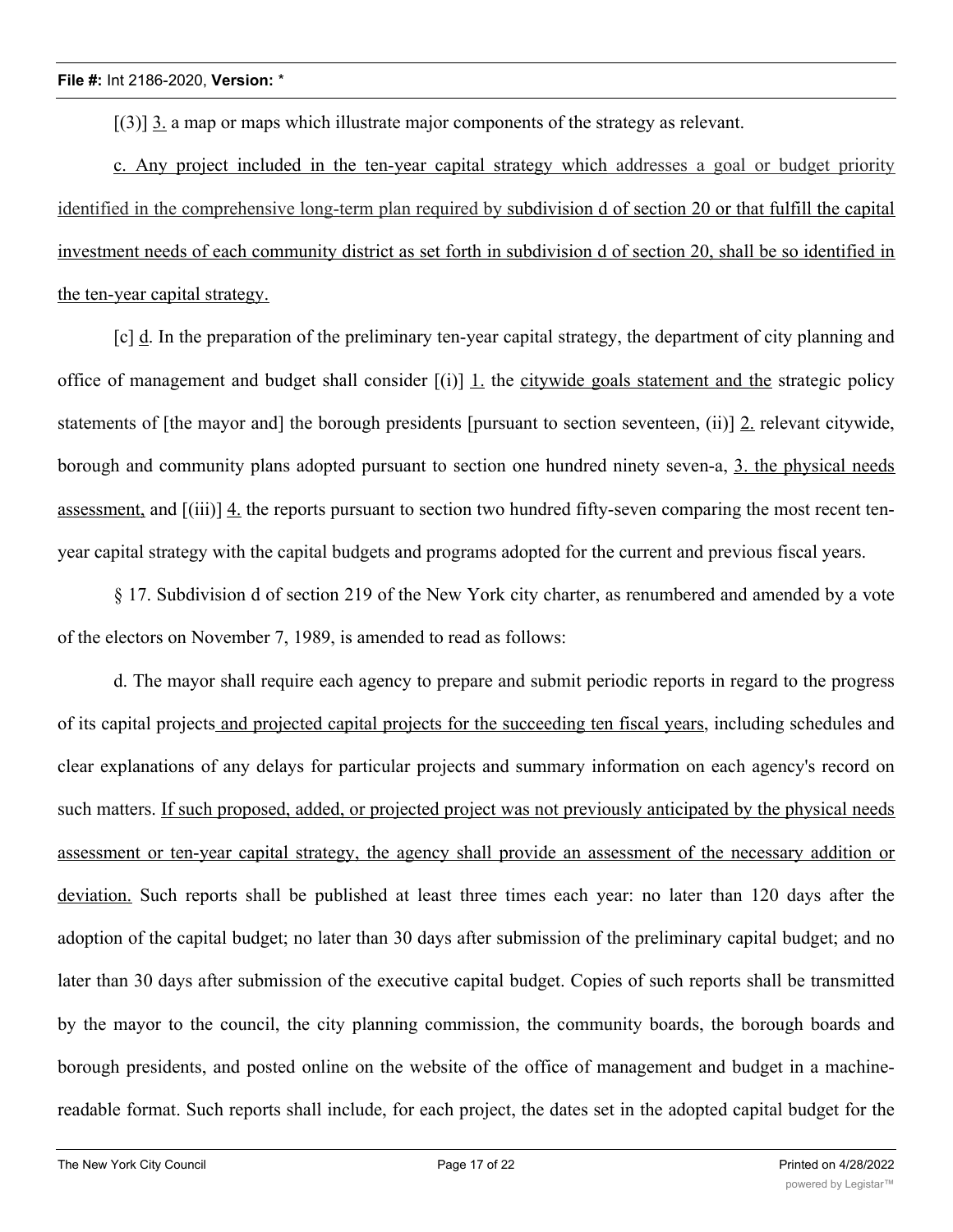completion of scope, design, and construction and any changes in such dates.

§ 18. Section 228 of the New York city charter, as added by a vote of the electors on November 7, 1989, is amended to read as follows:

§ 228 Draft ten-year capital strategy. Not later than the first day of November [in each even-numbered year] 2024 and every five years thereafter, the director of management and budget and the director of city planning shall jointly submit to the mayor, the council, the borough presidents and the city planning commission a draft ten-year capital strategy prepared in accordance with the provisions of section two hundred fifteen.

§ 19. Subdivision a of section 230 of the New York city charter, as added by a vote of the electors on November 7, 1989, is amended to read as follows:

a. Not later than thirty days prior to the date set by the mayor in accordance with section two hundred thirty-one for the submission of departmental estimates, each community board shall submit to the mayor and the appropriate borough president a statement of its expense budget priorities and a statement of its capital budget priorities for the ensuing fiscal year, in such form and containing such information as the mayor shall prescribe. The form prescribed by the mayor shall include (i) a method by which continuing support may be expressed by a community board for existing programs and capital projects; [and] (ii) reasonable limitations on the total number of expense and capital budget priorities which a community board may propose; and (iii) a requirement that the community board identify whether each such expense and capital budget priority was included in the most recent statement of community district needs required by paragraph 10 of subdivision d of section 2800 and the reason for identification of any new needs or reprioritization. The mayor shall provide each community board with reasonable notice of the date set for the submission of such priorities. The mayor shall ensure that representatives of each agency that delivers local services, or is responsible for capital projects, within any community district shall be available for consultation with the community board for such community district in the preparation of its statement of budget priorities.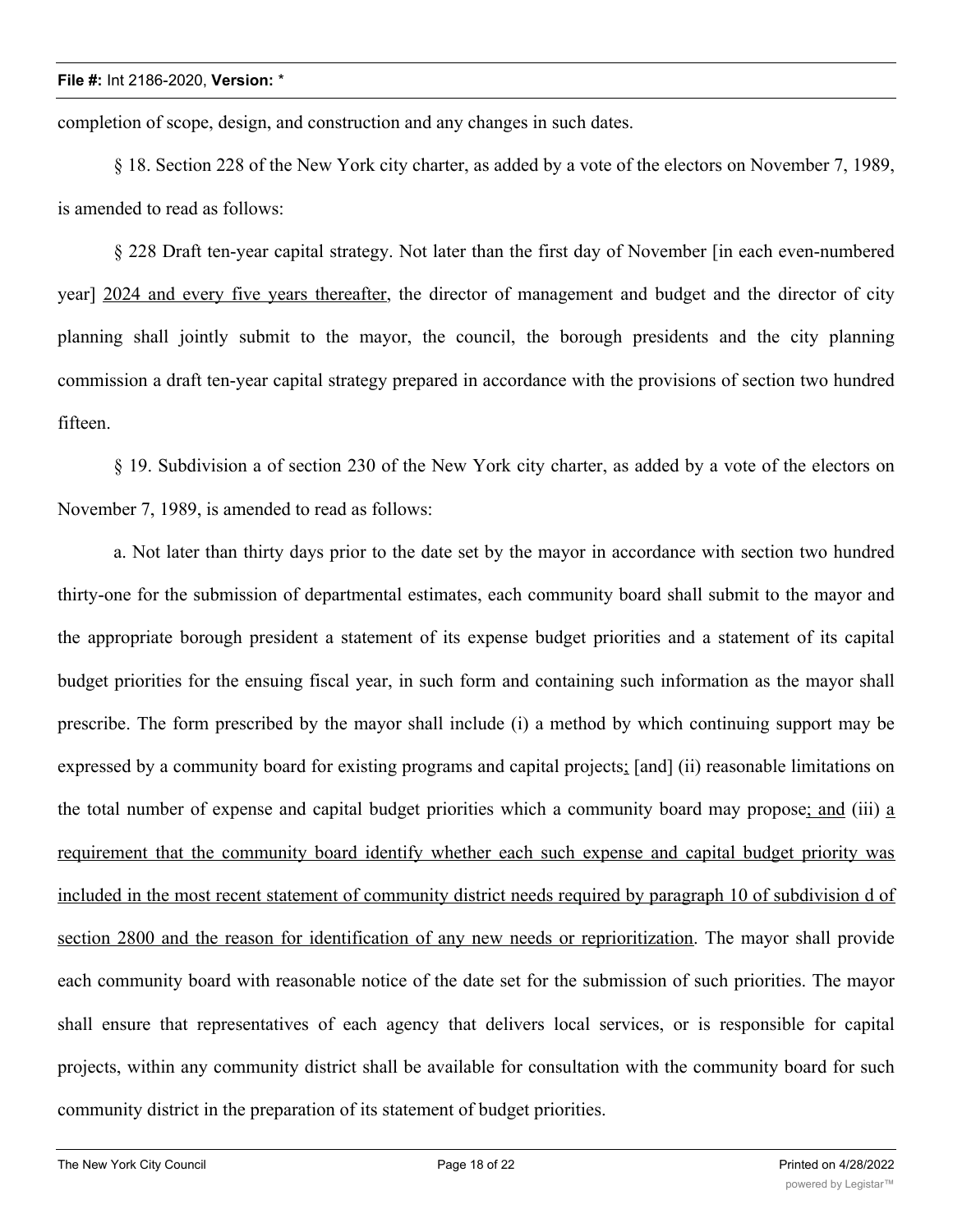§ 20. Section 234 of the New York city charter, as added by a vote of the electors on November 7, 1989, is amended to read as follows:

Not later than the sixteenth day of January [in each odd numbered year] 2025 and every five years thereafter, the city planning commission shall submit to the mayor, the borough presidents and the council a report containing its comments on the draft ten-year capital strategy submitted in accordance with section two hundred twenty-eight of this chapter, including such recommendations as it deems appropriate. The city planning commission, in the preparation of such report, shall, upon adequate public notice, hold a public hearing at which interested organizations and individuals may express their opinions regarding the draft tenyear capital strategy.

§ 21. Section 248 of the New York city charter, as added by a vote of the electors on November 7, 1989, is amended to read as follows:

Not later than the twenty-sixth day of April [in each odd-numbered year] 2025 and every five years thereafter, the mayor shall issue and publish a ten-year capital strategy, prepared in accordance with the provisions of section two hundred fifteen of this chapter.

§ 22. Subdivision f of section 1110-a of the New York city charter, as amended by a vote of the electors on November 7, 1989, is amended to read as follows:

f. Not later than the first day of October of each year, commencing in nineteen hundred ninety and ending in 2022, the mayor shall transmit to the council estimates for the ensuing fiscal year and for each of the three succeeding fiscal years of the amounts, by agency and project type and, within project type, by personal services and other-than-personal services, necessary to maintain all major portions of the capital, consistent with the maintenance schedules on file with the mayor pursuant to subdivision e of this section. Such estimates shall be prepared or reviewed by the professional engineers or architects who prepared or reviewed such maintenance schedules or by professional engineers or architects registered in the State of New York and employed by the office of management and budget or the agencies involved. Such architects or engineers shall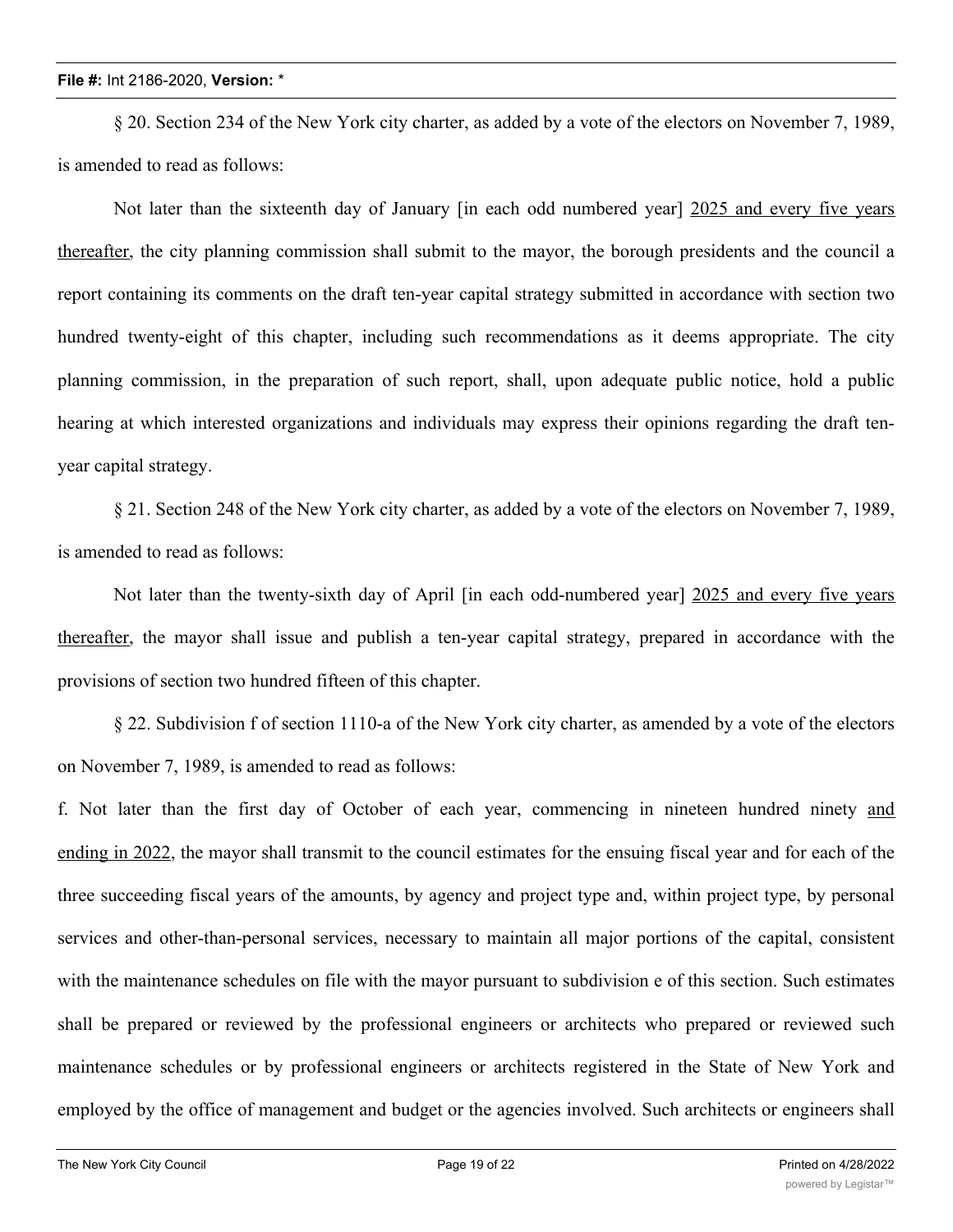set forth in writing (1) their opinions as to the reasonableness of such estimates and whether such estimates have been logically derived from such maintenance schedules and (2) their recommendations, if any, for changes in such estimates. Such opinions and recommendations shall be centrally stored and accessible to any interested party.

§ 23. Section 1110-a of the New York city charter, as amended by a vote of the electors on November 7, 1989, is amended to add a new subdivision h to read as follows:

h. Not later than the first day of October 2023, and not later than October 1 of each year thereafter, the mayor shall transmit to the council and post online in machine-readable format, an updated recommendation of whether to repair, replace or maintain each capital asset or component thereof, or take no action for every item deemed to be in poor condition or to require urgent maintenance or replacement pursuant to the physical needs assessment mandated by subdivision j of section 20. Such recommendation shall be accompanied by a cost estimate for the work projected by the recommended action. Such recommendations and estimates shall be prepared in the same manner as the recommendations contained in the physical needs assessment and the estimates contained in ten-year capital strategy pursuant to paragraph 1 of subdivision b of section 215.

§ 24. Paragraph 10 of subdivision d of section 2800 of the New York city charter, as amended by a vote of the electors on November 7, 1989, is amended to read as follows:

(10) Prepare and submit to the mayor, [on or before a date established by the mayor] no later than September 15, 2022 and every two years thereafter, [an annual] a statement of community district needs in a form and containing such information as the mayor shall prescribe. The form prescribed by the mayor shall include: [including] a brief description of the district, the board's assessment of its current and probable future needs, [and] its recommendations for programs, projects, or activities to meet those needs, and a standardized qualitative and quantitative survey, including, but not limited to, ranked expense and capital budget priorities.

§ 25. Subdivision b of section 668 of the New York city charter, as amended by local law number 83 for the year 2017, is amended to read as follows: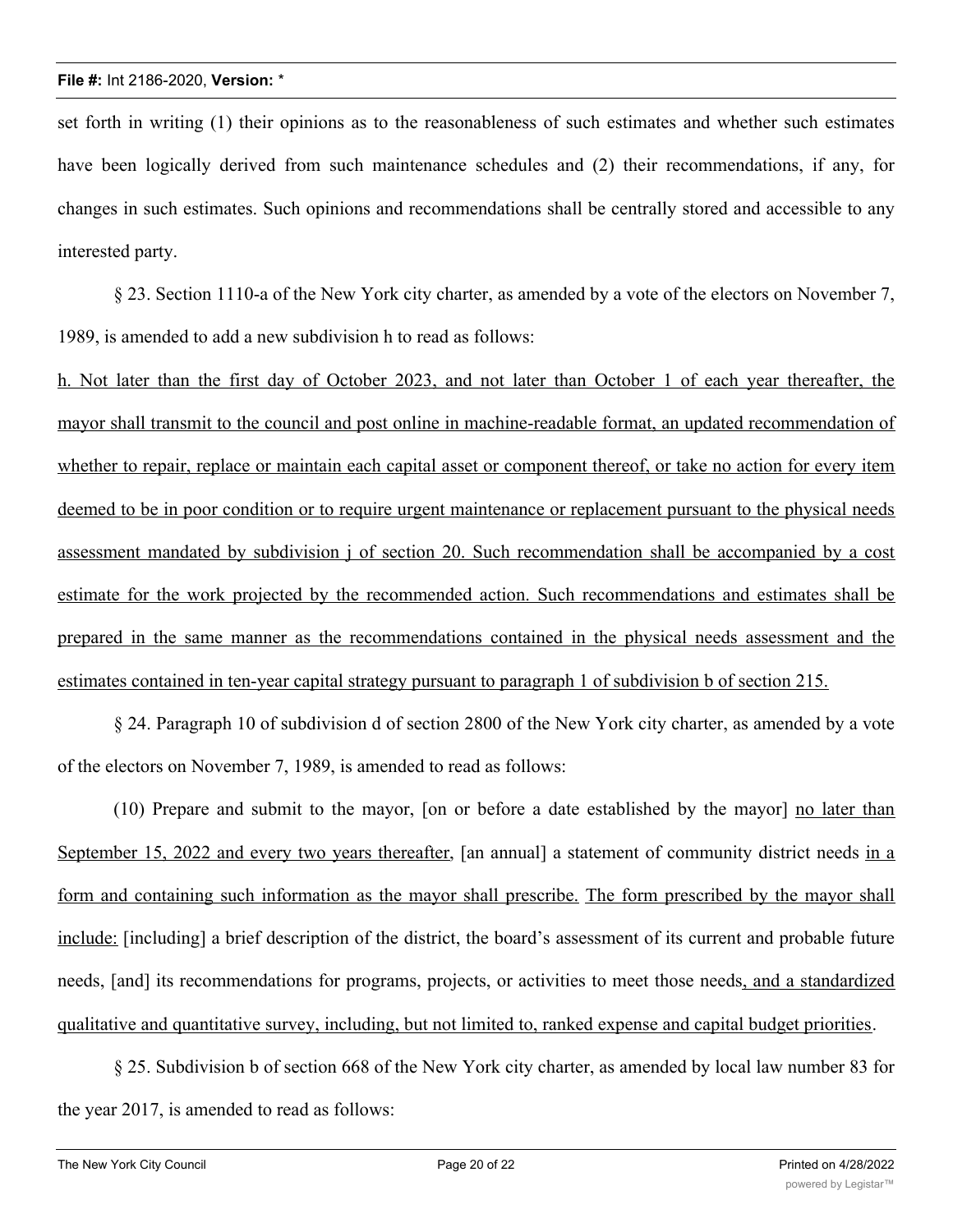b. The recommendation of a community board or borough board pursuant to subdivision a of this section shall be filed with the board of standards and appeals and a copy sent to the city planning commission. The board of standards and appeals shall conduct a public hearing and act on the proposed application. A decision of the board shall indicate whether each of the specific requirements of the zoning resolution for the granting of variances has been met and shall include findings of fact with regard to each such requirement. When the board of standards and appeals grants or denies an application for a variance or special permit, the board shall respond, as applicable, to any relevant recommendation included in the comprehensive long-term plan required by subdividion d of section 20 or filed with such board by a community board or borough board regarding such application. Inadvertent failure to comply with the preceding sentence shall not result in the invalidation of any board decision.

§ 26. Section 5 of the New York city charter, as amended by a vote of the electors on November 7, 1989, is amended to read as follows:

§ 5. Annual statement to the council. The mayor shall communicate to the council at least once in each year a statement of the finances, government and affairs of the city with a summary statement of the activities of the agencies of the city. [Such statement shall include a summary of the city's progress in implementing the goals and strategies contained in the most recent final strategic policy statement submitted by that mayor pursuant to section seventeen.]

§ 27. Sections 3, 8, 9, 15, 16, and 17 of this local law shall take effect February 7, 2023; sections 1 and 26 of this local law shall take effect April 15, 2023; sections 2, 12, and 20 of this local law shall take effect immediately; sections 4 and 7 of this local law shall take effect April 15, 2024; section 5 of this local law shall take effect December 31, 2022; section 6 of this local law shall take effect February 1, 2022; sections 10 and 19 of this local law shall take effect September 1, 2022; sections 11, 13, 14, and 25 of this local law shall take effect June 5, 2025, section 18 of this local law shall take effect November 1, 2024; section 22 of this local law shall take effect January 16, 2025; section 21 of this local law shall take effect April 25, 2025; section 23 of this